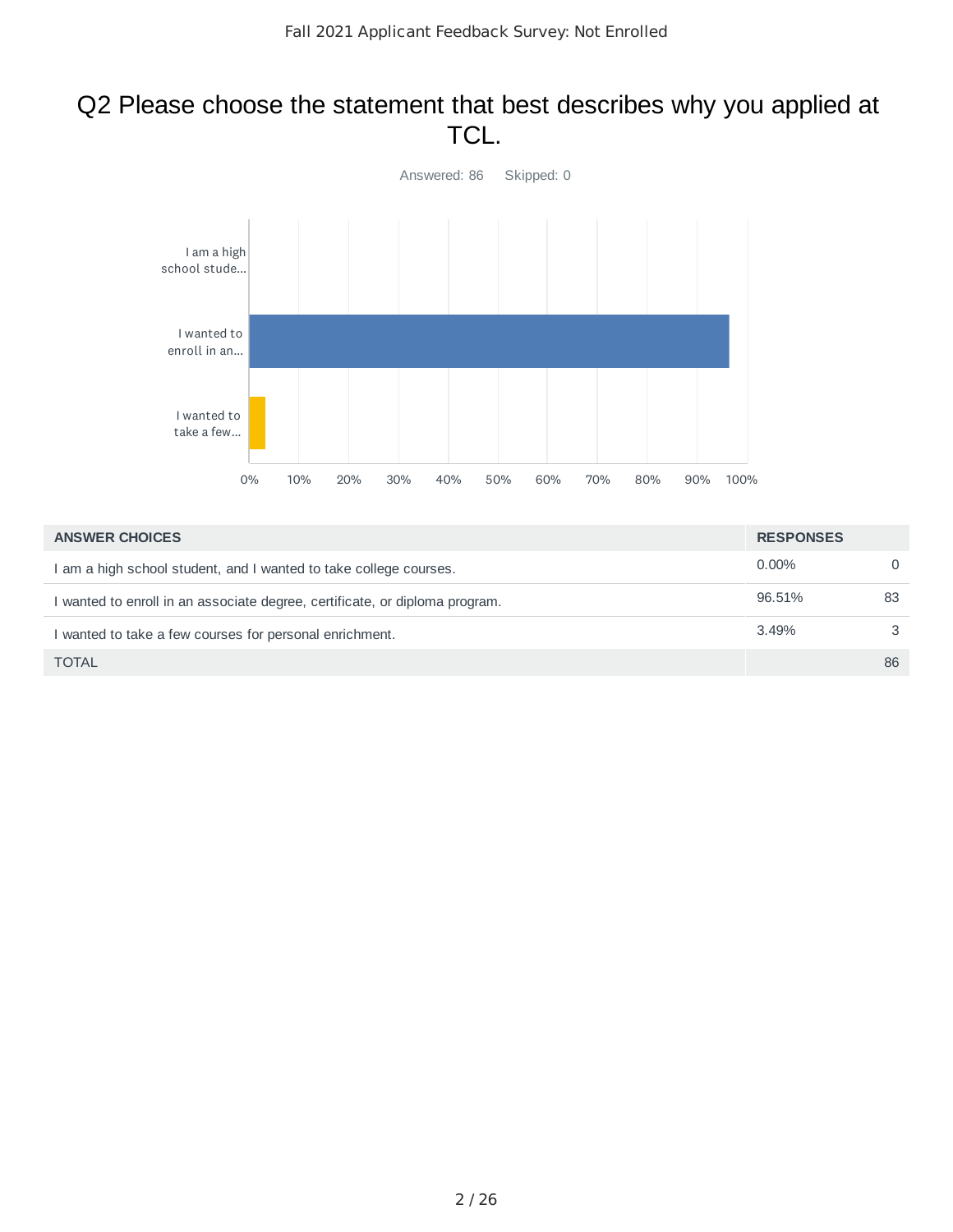

## Q3 Why did you not enroll at TCL? (Check all that apply.)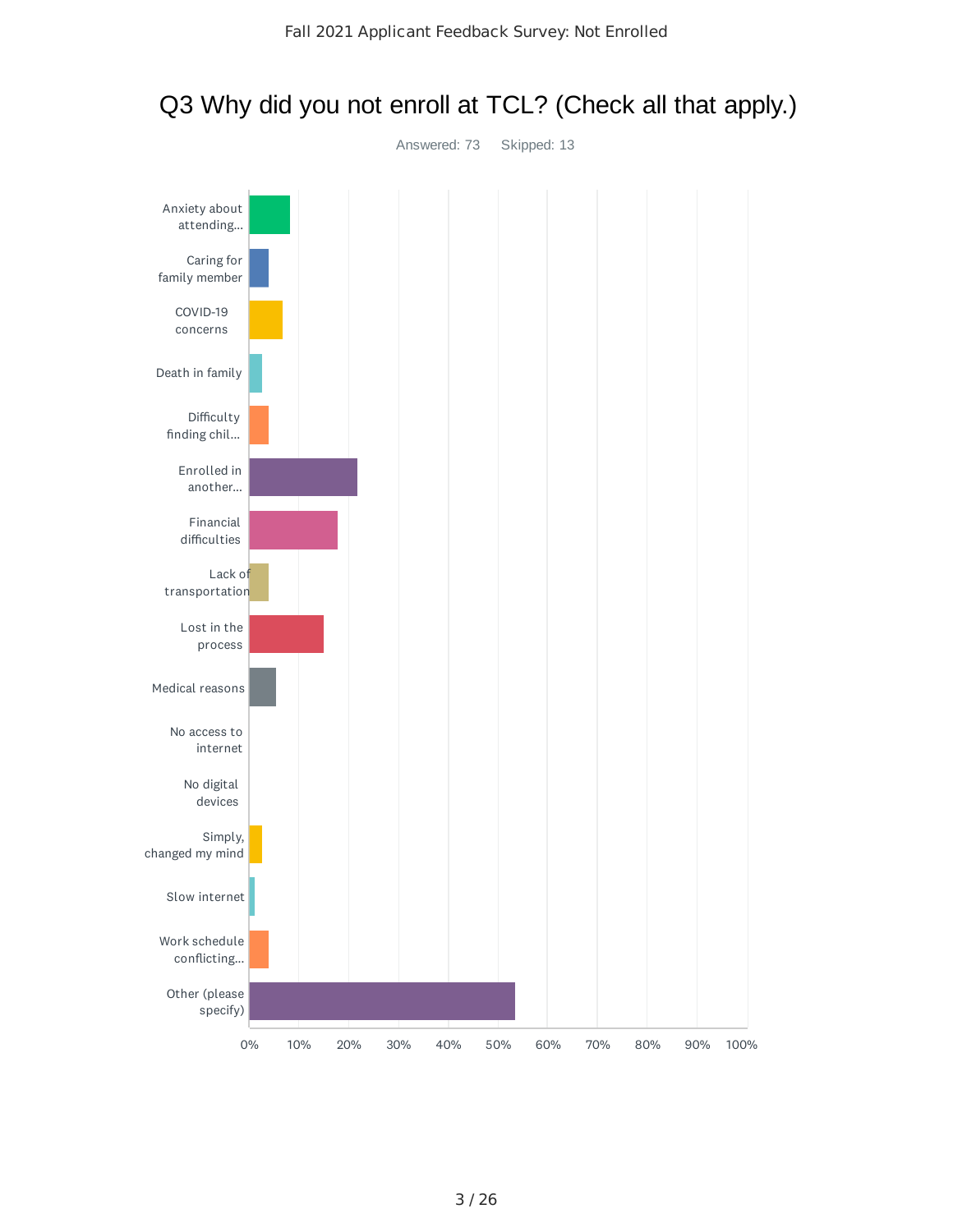| <b>ANSWER CHOICES</b>                          | <b>RESPONSES</b> |                |
|------------------------------------------------|------------------|----------------|
| Anxiety about attending college                | 8.22%            | 6              |
| Caring for family member                       | 4.11%            | 3              |
| COVID-19 concerns                              | 6.85%            | 5              |
| Death in family                                | 2.74%            | $\overline{2}$ |
| Difficulty finding child care                  | 4.11%            | 3              |
| Enrolled in another College/Universtity        | 21.92%           | 16             |
| <b>Financial difficulties</b>                  | 17.81%           | 13             |
| Lack of transportation                         | 4.11%            | 3              |
| Lost in the process                            | 15.07%           | 11             |
| Medical reasons                                | 5.48%            | $\overline{4}$ |
| No access to internet                          | 0.00%            | $\Omega$       |
| No digital devices                             | 0.00%            | $\Omega$       |
| Simply, changed my mind                        | 2.74%            | 2              |
| Slow internet                                  | 1.37%            | $\mathbf{1}$   |
| Work schedule conflicting with classes offered | 4.11%            | 3              |
| Other (please specify)                         | 53.42%           | 39             |
| Total Respondents: 73                          |                  |                |

| #  | <b>OTHER (PLEASE SPECIFY)</b>                                                                                                                                                                                                                                                                                                          | <b>DATE</b>         |
|----|----------------------------------------------------------------------------------------------------------------------------------------------------------------------------------------------------------------------------------------------------------------------------------------------------------------------------------------|---------------------|
| 1  | Did not make the score needed in order to apply for program desired.                                                                                                                                                                                                                                                                   | 10/26/2021 11:56 AM |
| 2  | I did not obtain the minimum score required for the achieve3000                                                                                                                                                                                                                                                                        | 10/25/2021 3:25 PM  |
| 3  | My transcripts from finishing high school are from Ireland and I couldn't figure out how I was to<br>get those to you. I added the docs but it still kept telling me I had to do something else<br>(apologies I can't recall what it was). It just became very frustrating. I still want to enroll and<br>may try again in the Spring. | 10/25/2021 2:28 PM  |
| 4  | Wouldn't have enough financial aid                                                                                                                                                                                                                                                                                                     | 10/25/2021 2:25 PM  |
| 5  | Cost since I would not meet residency requirements                                                                                                                                                                                                                                                                                     | 10/25/2021 2:21 PM  |
| 6  | Was waiting on high school transcript that were both sent to home address instead of school.<br>Ran out of time                                                                                                                                                                                                                        | 10/25/2021 1:00 PM  |
| 7  | I also moved to another state.                                                                                                                                                                                                                                                                                                         | 10/23/2021 7:58 PM  |
| 8  | Needing to get transcripts                                                                                                                                                                                                                                                                                                             | 10/23/2021 9:40 AM  |
| 9  | Did not get the help that I was expecting. Was lost trying to figure out what to do on my own.                                                                                                                                                                                                                                         | 10/21/2021 8:37 PM  |
| 10 | I tried to make contact with TCL and had appointments for call backs that never happened. I<br>received texts that I was next in the que but I never received a call to discuss my status as a<br>transfer student and what credits would transfer to TCL                                                                              | 10/21/2021 4:59 PM  |
| 11 | The two classes I chose were canceled. I was hoping to learn more about solar power and the<br>whole program is gone. I was going to take a forensics lab, but that class was also cancelled<br>and both still in the catalog.                                                                                                         | 10/21/2021 3:43 PM  |
| 12 | Was not given very much feed back on the program start date and requirments                                                                                                                                                                                                                                                            | 10/21/2021 3:35 PM  |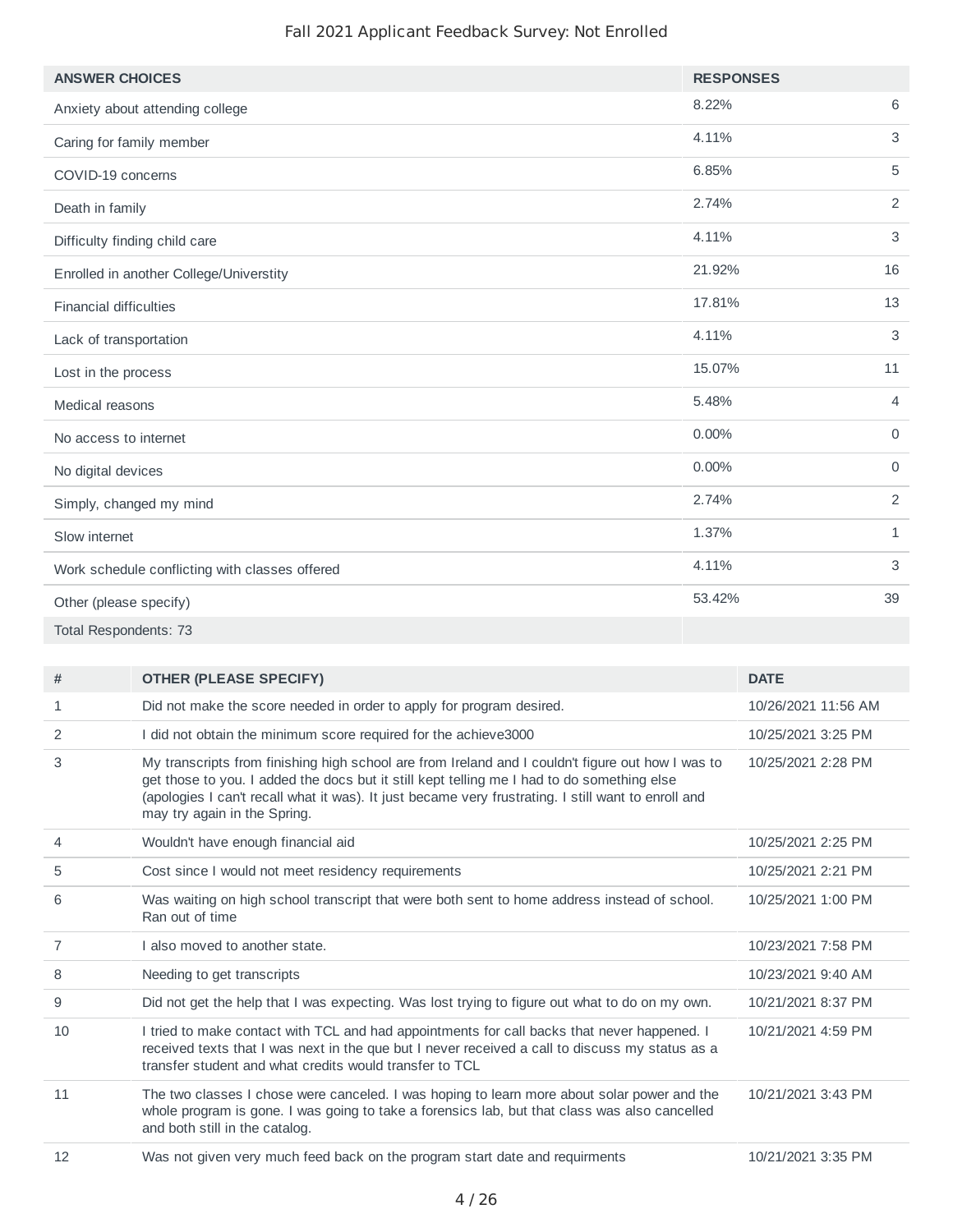| 13 | I am trying to enroll. I am waiting for the advisor to say I can register for classes.                                                                                                                                                                                                                                                                                                                                                                                                                                                                                                                                                                                                                                                                                                                                                                                                                                                                                                                                                                                                       | 10/21/2021 3:19 PM  |
|----|----------------------------------------------------------------------------------------------------------------------------------------------------------------------------------------------------------------------------------------------------------------------------------------------------------------------------------------------------------------------------------------------------------------------------------------------------------------------------------------------------------------------------------------------------------------------------------------------------------------------------------------------------------------------------------------------------------------------------------------------------------------------------------------------------------------------------------------------------------------------------------------------------------------------------------------------------------------------------------------------------------------------------------------------------------------------------------------------|---------------------|
| 14 | The classes offered for dual enrollment were none that I needed now or in the future. I have<br>however, completed and submitted my application for Fall 2022 to Rock Hudson, for your<br>Welding Program. he has been in touch and I am to call him once I see the courses released<br>for that term to select the correct classes.                                                                                                                                                                                                                                                                                                                                                                                                                                                                                                                                                                                                                                                                                                                                                         | 10/21/2021 2:55 PM  |
| 15 | After visiting 3 times I was told that I would have to take 2 - 7 week courses on Sanitation and<br>math Needless to say I was very disappointed.                                                                                                                                                                                                                                                                                                                                                                                                                                                                                                                                                                                                                                                                                                                                                                                                                                                                                                                                            | 10/21/2021 2:48 PM  |
| 16 | I enrolled in and completed the CPT certification program through continuing education.                                                                                                                                                                                                                                                                                                                                                                                                                                                                                                                                                                                                                                                                                                                                                                                                                                                                                                                                                                                                      | 10/20/2021 2:41 PM  |
| 17 | Staff was not attentive, everytime I'd reach out with questions or concerns no one seemed to<br>have any answers, so I decided to enroll elsewhere.                                                                                                                                                                                                                                                                                                                                                                                                                                                                                                                                                                                                                                                                                                                                                                                                                                                                                                                                          | 10/19/2021 8:17 PM  |
| 18 | Missed the deadline to enroll for the Fall semester. Waiting to enroll for Spring semester.                                                                                                                                                                                                                                                                                                                                                                                                                                                                                                                                                                                                                                                                                                                                                                                                                                                                                                                                                                                                  | 10/15/2021 3:02 PM  |
| 19 | Applied too late for Fall semester courses, hoping for spring 2022.                                                                                                                                                                                                                                                                                                                                                                                                                                                                                                                                                                                                                                                                                                                                                                                                                                                                                                                                                                                                                          | 10/15/2021 1:49 PM  |
| 20 | My financial aid application was still 'in review' when classes started and I did not have the<br>financial means to make a partial payment pending the approval process.                                                                                                                                                                                                                                                                                                                                                                                                                                                                                                                                                                                                                                                                                                                                                                                                                                                                                                                    | 10/15/2021 10:06 AM |
| 21 | Unsure of what I want to do with my life. Thus, I am unsure of what to pursue as a degree.                                                                                                                                                                                                                                                                                                                                                                                                                                                                                                                                                                                                                                                                                                                                                                                                                                                                                                                                                                                                   | 10/13/2021 5:38 PM  |
| 22 | Masks required. I cannot wear a mask. I believe it is infringing on my rights as a human being<br>to be forced to choose between furthering my education and forced to wear a cloth over my<br>face that inhibits my ability to breathe freely, and actually comprises my healthy immune<br>system. When you lift the mask mandate I will consider enrolling at TCL.                                                                                                                                                                                                                                                                                                                                                                                                                                                                                                                                                                                                                                                                                                                         | 10/13/2021 5:32 PM  |
| 23 | I had to reconsider what I wanted to go back to school for as I have a special needs child at<br>home and need to complete a program that can be done online. I have decided to move<br>forward with the Pharmacy Tech program if I am approved for a scholarship.                                                                                                                                                                                                                                                                                                                                                                                                                                                                                                                                                                                                                                                                                                                                                                                                                           | 10/13/2021 4:58 PM  |
| 24 | I am working on my prerequisites to qualify to apply for the nursing program at TCL as a<br>transfer student from Raritan Valley Community College (RVCC) in New Jersey. I am prevented<br>from registering for the classes I need such as statistics and microbiology because of the<br>number of prerequisites for those classes. Therefore I elected to take those classes online<br>with RVCC which has cleared me for all of the prerequisites for nursing.                                                                                                                                                                                                                                                                                                                                                                                                                                                                                                                                                                                                                             | 10/13/2021 11:25 AM |
| 25 | I was not able to secure funding from the Department of Employment and Workforce since I<br>was laid off in January 2021. They never reached out to me (returned my repeated phone calls<br>or answered my emails) when I tried to finish the application process. Therefore, I can explain<br>why. And since I am not a protected class, I feel there is way to move forward with the<br>application.                                                                                                                                                                                                                                                                                                                                                                                                                                                                                                                                                                                                                                                                                       | 10/13/2021 10:01 AM |
| 26 | I have a previous balance and cannot afford to pay it to start classes. Economic hardship due<br>to many reasons.                                                                                                                                                                                                                                                                                                                                                                                                                                                                                                                                                                                                                                                                                                                                                                                                                                                                                                                                                                            | 10/13/2021 8:34 AM  |
| 27 | I missed the cut off to register for classes                                                                                                                                                                                                                                                                                                                                                                                                                                                                                                                                                                                                                                                                                                                                                                                                                                                                                                                                                                                                                                                 | 10/13/2021 8:15 AM  |
| 28 | I was told I had to wait 3 years before I could apply to the nursing program because I had<br>previously been in a nursing program at another school.                                                                                                                                                                                                                                                                                                                                                                                                                                                                                                                                                                                                                                                                                                                                                                                                                                                                                                                                        | 10/13/2021 3:19 AM  |
| 29 | I would have to pay out if pocket. I have already used up Financial aid for here so I decided to<br>attend USCB.                                                                                                                                                                                                                                                                                                                                                                                                                                                                                                                                                                                                                                                                                                                                                                                                                                                                                                                                                                             | 10/13/2021 2:39 AM  |
| 30 | The number I kept calling for the massage therapy program (health sciences) a rep continues<br>to transfer me to a line to speak with an advisor. The advisor never answers the phone and I<br>leave messages and no one ever returns my call. It doesn't allow me to register for health<br>science classes without speaking with a health science advisor first (listed on the website) The<br>website also doesn't tell me that the massage therapy program doesn't start until May 2022. I<br>found this information from another student. Because of this and the lack of communication it<br>discourages me from even trying to attend TCL. I also ended up speaking with a different<br>advisor and she wanted me to register for courses that had nothing to do with the MT program<br>as filler classes to create a gpa which I thought was ridiculous when I can transfer with<br>credit and a gpa of 3.0+ from another Trident Technical College Honestly. Something should be<br>done about the health science phone number because no one ever answers or returns<br>voicemails | 10/13/2021 12:40 AM |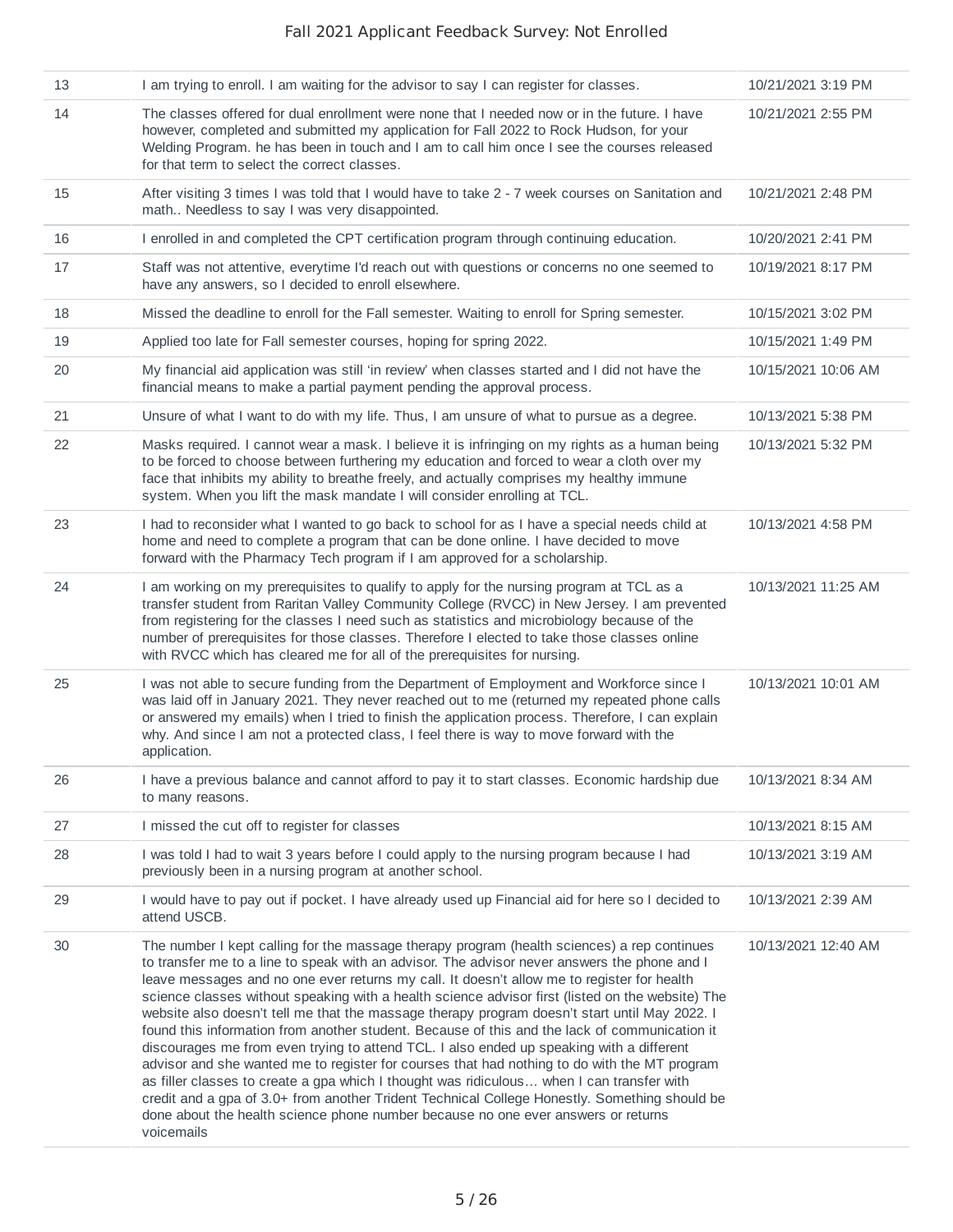| 31 | My financial aid didn't process in time, and I didn't have time to schedule classes due to<br>conflicts in my schedule and also I would've had to schedule some kind of testing to test out<br>of classes that I had already taken back home in Ohio, even though it said I didn't take those<br>said classes previously. I didn't have time since I also decided to sign up for fall classes last<br>minute.                                                         | 10/12/2021 11:40 PM |
|----|-----------------------------------------------------------------------------------------------------------------------------------------------------------------------------------------------------------------------------------------------------------------------------------------------------------------------------------------------------------------------------------------------------------------------------------------------------------------------|---------------------|
| 32 | Applied too late to take classes this term.                                                                                                                                                                                                                                                                                                                                                                                                                           | 10/12/2021 10:08 PM |
| 33 | I wanted to be a full time student, and because I have a BS already I was unable to take all<br>the classes i wanted.                                                                                                                                                                                                                                                                                                                                                 | 10/12/2021 9:24 PM  |
| 34 | Pushed to Spring 2022.                                                                                                                                                                                                                                                                                                                                                                                                                                                | 10/12/2021 8:46 PM  |
| 35 | I had to take a lot of remedial classes in order to get to college level. I took the English and<br>math Accuplacer tests and didn't score high enough. I took it again and still failed.                                                                                                                                                                                                                                                                             | 10/12/2021 8:41 PM  |
| 36 | I was very eager to attend this college but the woman that was suppose to assist military<br>families with the enrollment did not want to do anything to help me with the process. When<br>called she would sound very annoyed and questioned why am I even calling her that it's "easy"<br>to find on my end but obviously I was calling for help. I just ultimately chose that since no one<br>wanted to help me (except the fasfa lady) that I would just give up. | 10/12/2021 8:36 PM  |
| 37 | I went to high school in another country and did not get my transcript in time to register for<br>school                                                                                                                                                                                                                                                                                                                                                              | 10/12/2021 8:33 PM  |
| 38 | Third party had difficulty sending my HS transcript, TCL received on Oct 2, deadline for ADN<br>Nursing Oct 4– desperately needing to get situated sooner than later to complete LPN-RN                                                                                                                                                                                                                                                                               | 10/12/2021 8:29 PM  |
| 39 | No assistance or help with the process. Did not know how to register for classes or what<br>classes needed to be taken. Given the "run around" when asking for help.                                                                                                                                                                                                                                                                                                  | 10/12/2021 8:26 PM  |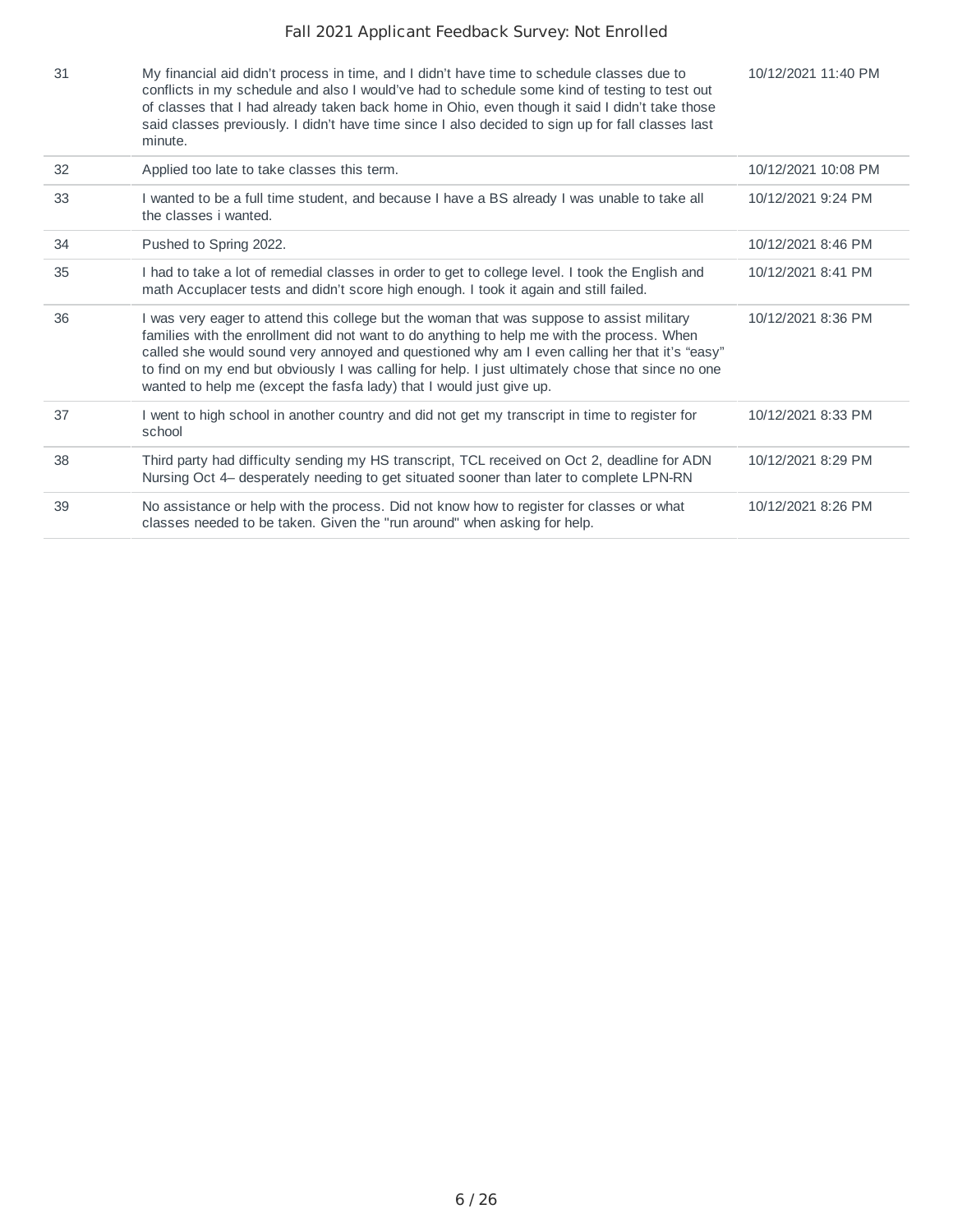# Q4 Do you plan to enroll in classes in Spring 2022?



| <b>ANSWER CHOICES</b> | <b>RESPONSES</b> |    |
|-----------------------|------------------|----|
| Yes                   | 54.67%           | 41 |
| <b>No</b>             | 45.33%           | 34 |
| <b>TOTAL</b>          |                  | 75 |

| #              | IF YOU DO NOT PLAN TO ENROLL IN CLASES IN SPRING 2022, PLEASE TELL US WHY<br>NOT?                                                        | <b>DATE</b>         |
|----------------|------------------------------------------------------------------------------------------------------------------------------------------|---------------------|
| 1              | I wanted to start but I feel like I will be overwhelmed financially. I would like to Enroll for Fall<br>2022.                            | 10/25/2021 10:15 PM |
| 2              | Went to a community college so i could be with my sick dad                                                                               | 10/25/2021 7:08 PM  |
| 3              | Im currently attending somewhere else, my dad got sick & i had to stay closer to home.                                                   | 10/25/2021 7:06 PM  |
| $\overline{4}$ | I wanted to see if I would be accepted to the colleges I applied to                                                                      | 10/25/2021 4:55 PM  |
| 5              | I have enrolled in a different college                                                                                                   | 10/25/2021 4:38 PM  |
| 6              | I just have one class left as a prerequisite which I am not sure is going to be covered by<br>financial aid                              | 10/25/2021 3:25 PM  |
| 7              | Moving                                                                                                                                   | 10/25/2021 2:26 PM  |
| 8              | Already attending another school                                                                                                         | 10/25/2021 2:25 PM  |
| 9              | We are still struggling to find the money                                                                                                | 10/25/2021 2:23 PM  |
| 10             | Wouldn't work with my plans                                                                                                              | 10/25/2021 2:21 PM  |
| 11             | Not at this school, sticking with the college I'm at already                                                                             | 10/22/2021 11:43 AM |
| 12             | Not prepared                                                                                                                             | 10/21/2021 10:57 PM |
| 13             | I feel tcl beaufort was the wrong choice so looking for a different school that will have available<br>resources to assist new students. | 10/21/2021 8:37 PM  |
| 14             | Moving out of town                                                                                                                       | 10/21/2021 4:10 PM  |
| 15             | I still have no intentions of taking a math seven week class or a seven week class on<br>sanitation. It was just for fun                 | 10/21/2021 2:48 PM  |
| 16             | Unsure of what I want to do with my life.                                                                                                | 10/13/2021 5:38 PM  |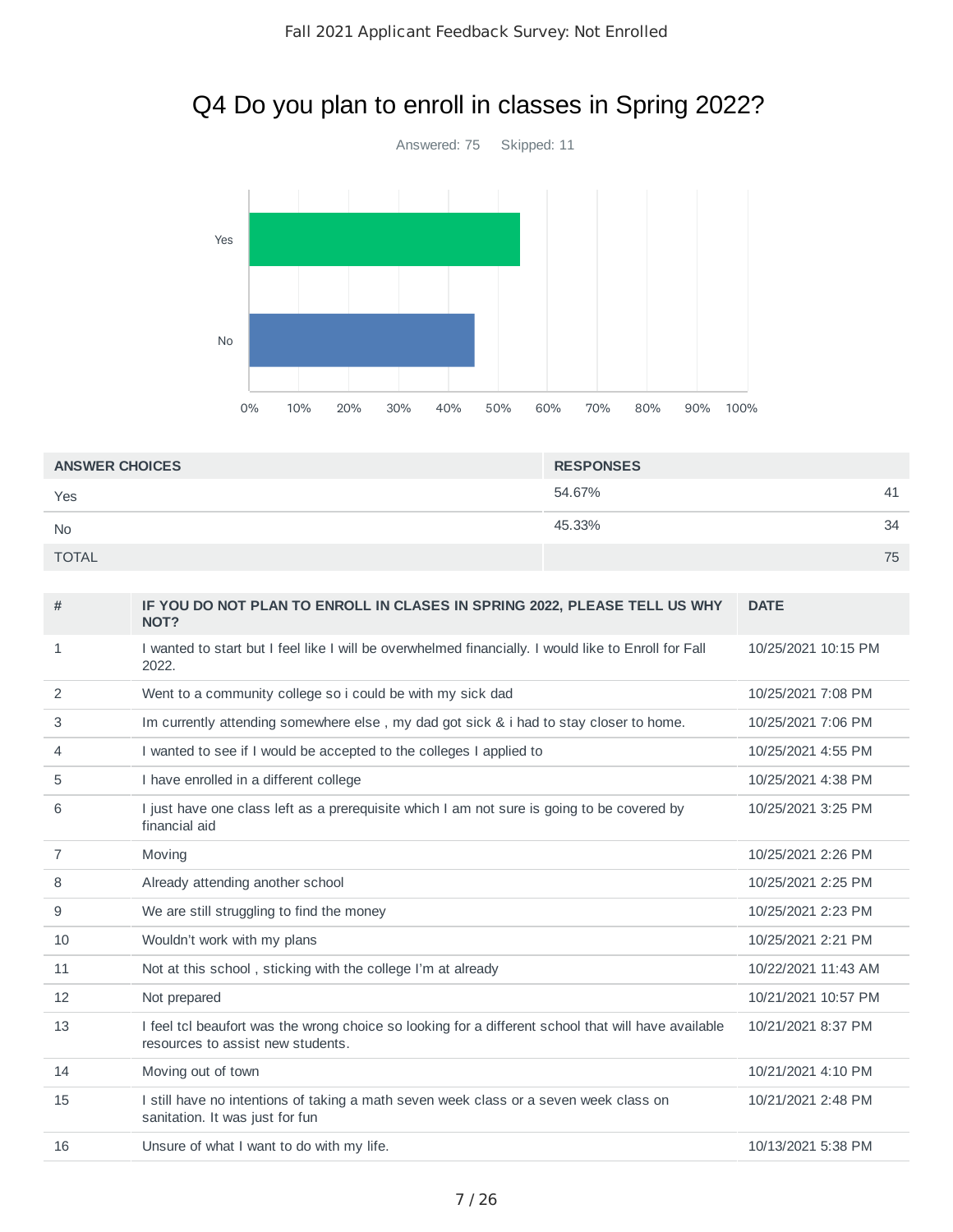| 17 | Same as above.                                                                                                               | 10/13/2021 10:01 AM |
|----|------------------------------------------------------------------------------------------------------------------------------|---------------------|
| 18 | Because I don't have any money to pay out of pocket for school like the finance office said<br>that I have to do.            | 10/13/2021 9:36 AM  |
| 19 | Because I do not have the funds to pay off my balance. Although I qualify for a grant.                                       | 10/13/2021 8:34 AM  |
| 20 | I don't feel like there would be a point in taking classes now if I have to wait to be in the<br>program.                    | 10/13/2021 3:19 AM  |
| 21 | Already attending school                                                                                                     | 10/13/2021 2:39 AM  |
| 22 | If i couldnt be full time the first time, why would i be able to be full time some other time?                               | 10/12/2021 9:24 PM  |
| 23 | Once I save up more and figure out what I want to do then I plan on it.                                                      | 10/12/2021 8:41 PM  |
| 24 | I would never want to try to attend this college ever again and I do tell other military families to<br>not waste their time | 10/12/2021 8:36 PM  |
| 25 | Didn't get connected to the right people to get the answers about the program I was interested<br>in.                        | 10/12/2021 8:32 PM  |
| 26 | am already attending another university.                                                                                     | 10/12/2021 8:31 PM  |
| 27 | Chose another institution.                                                                                                   | 10/12/2021 8:26 PM  |
|    |                                                                                                                              |                     |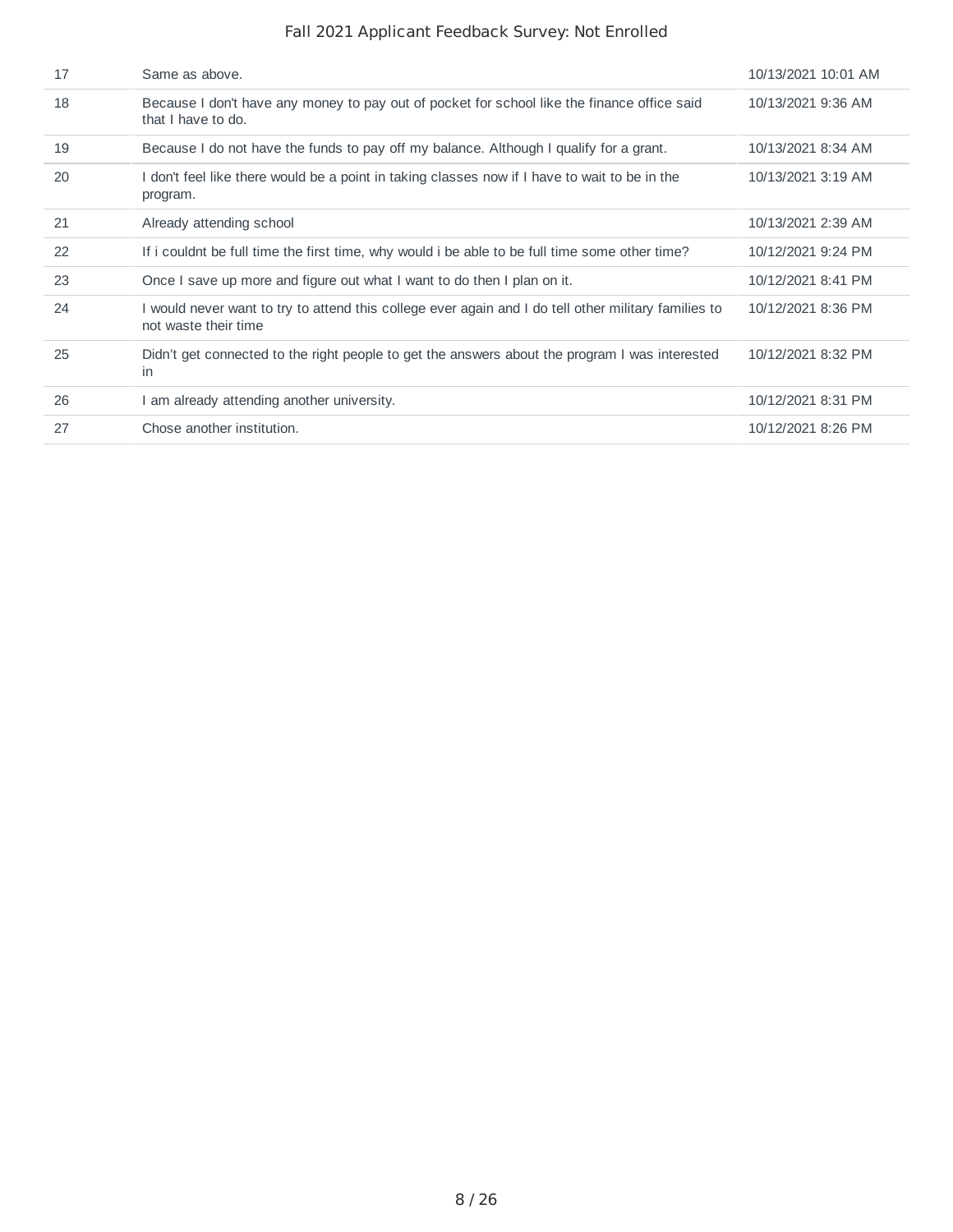

## Q5 In what program were you interested?

Answered: 66 Skipped: 20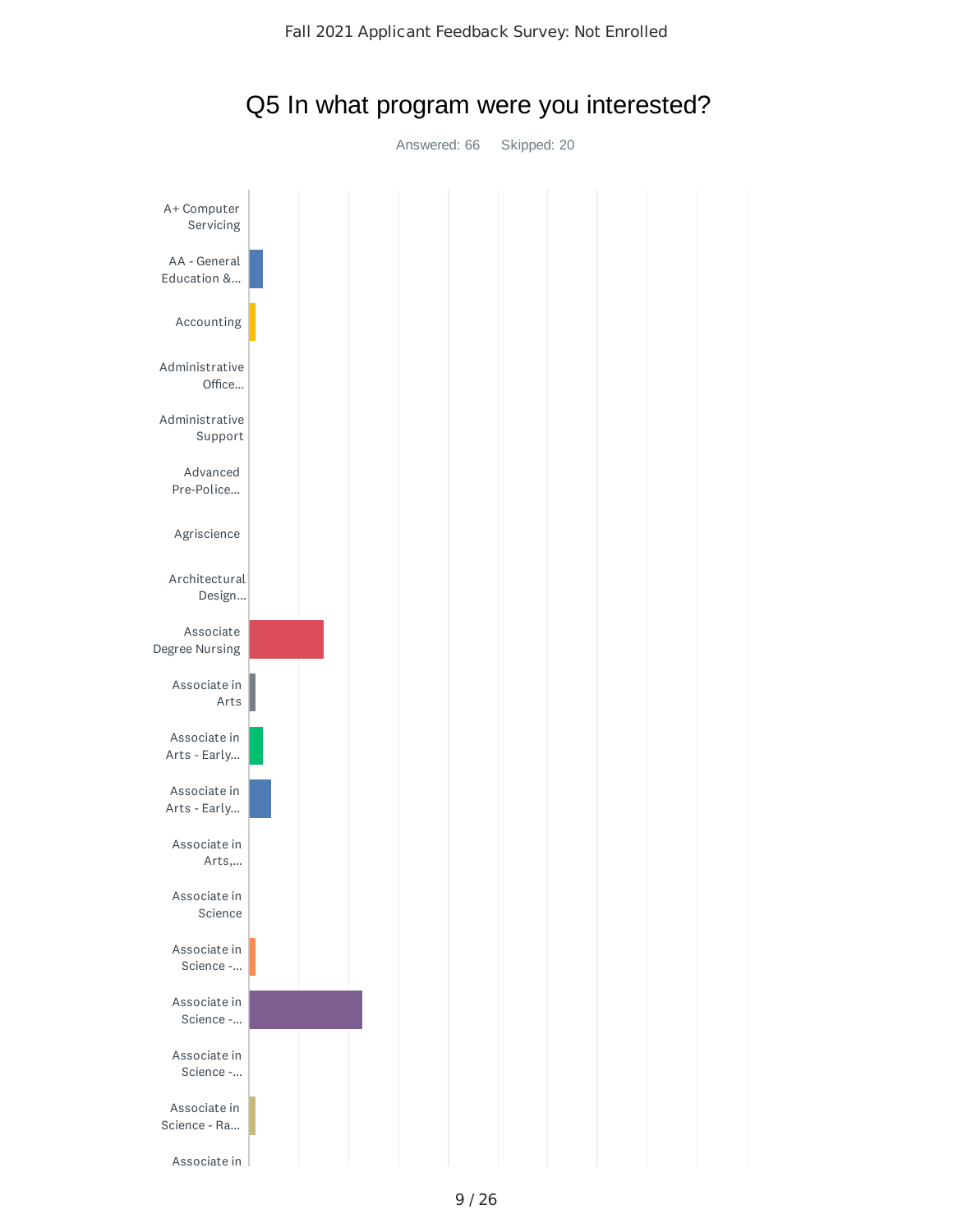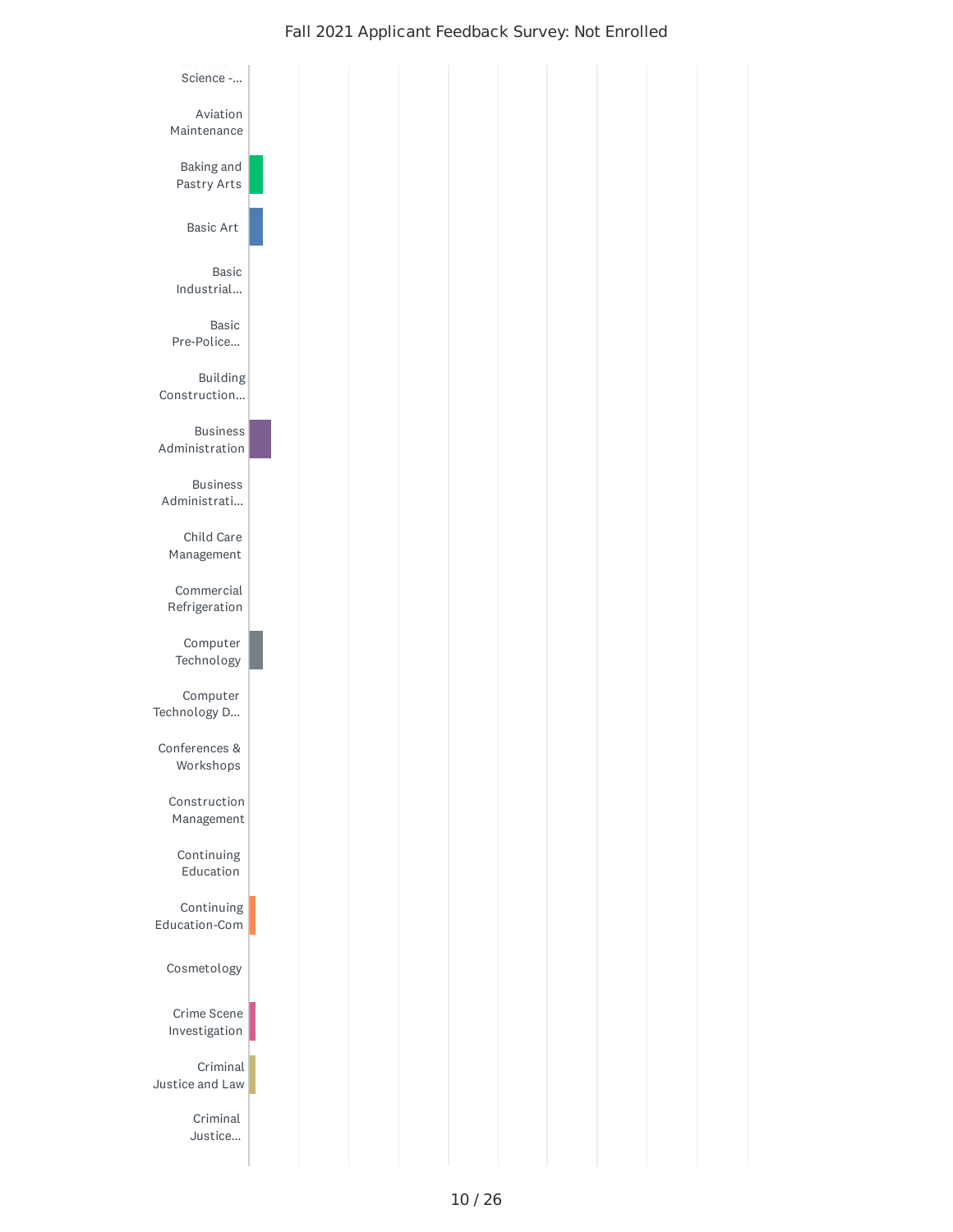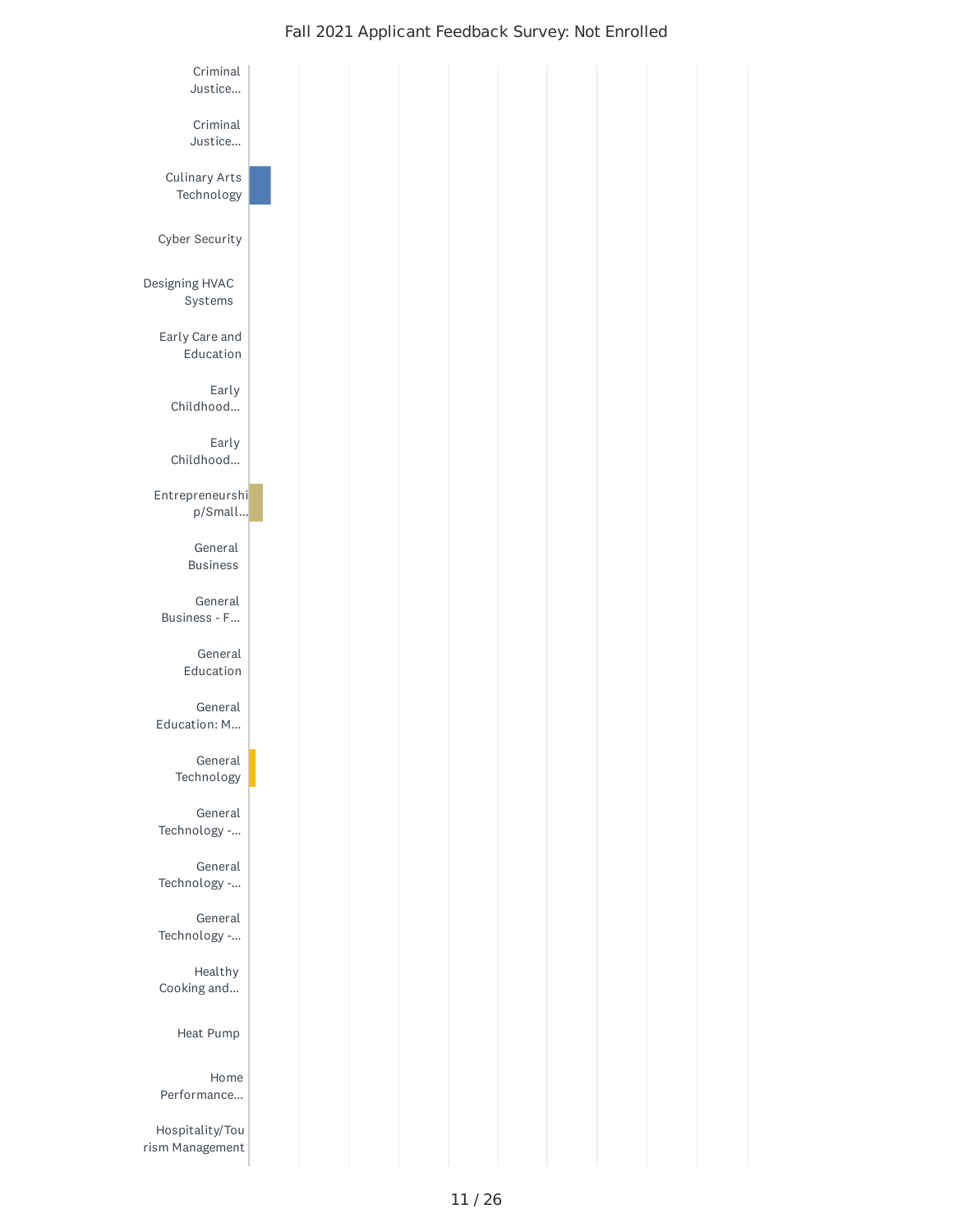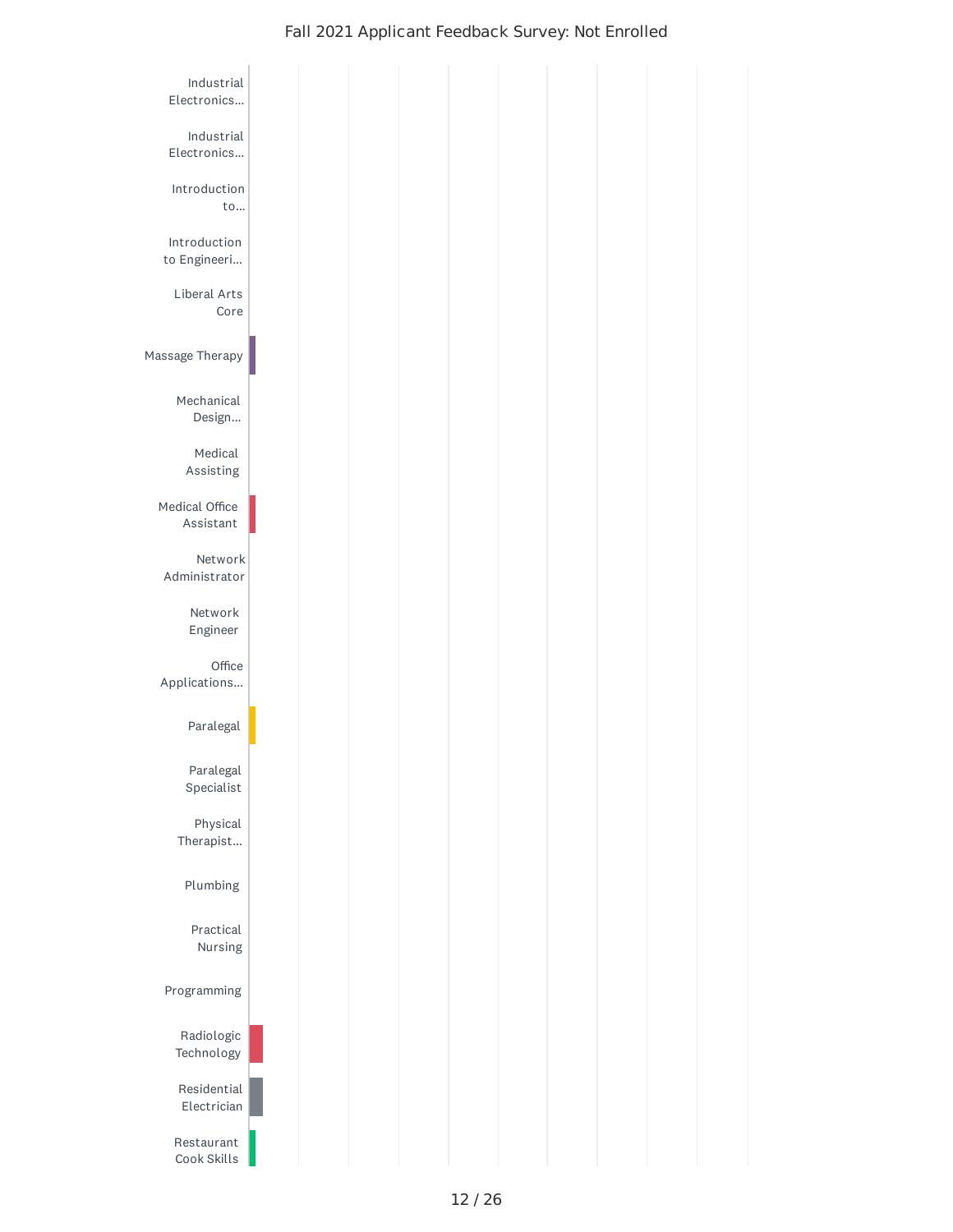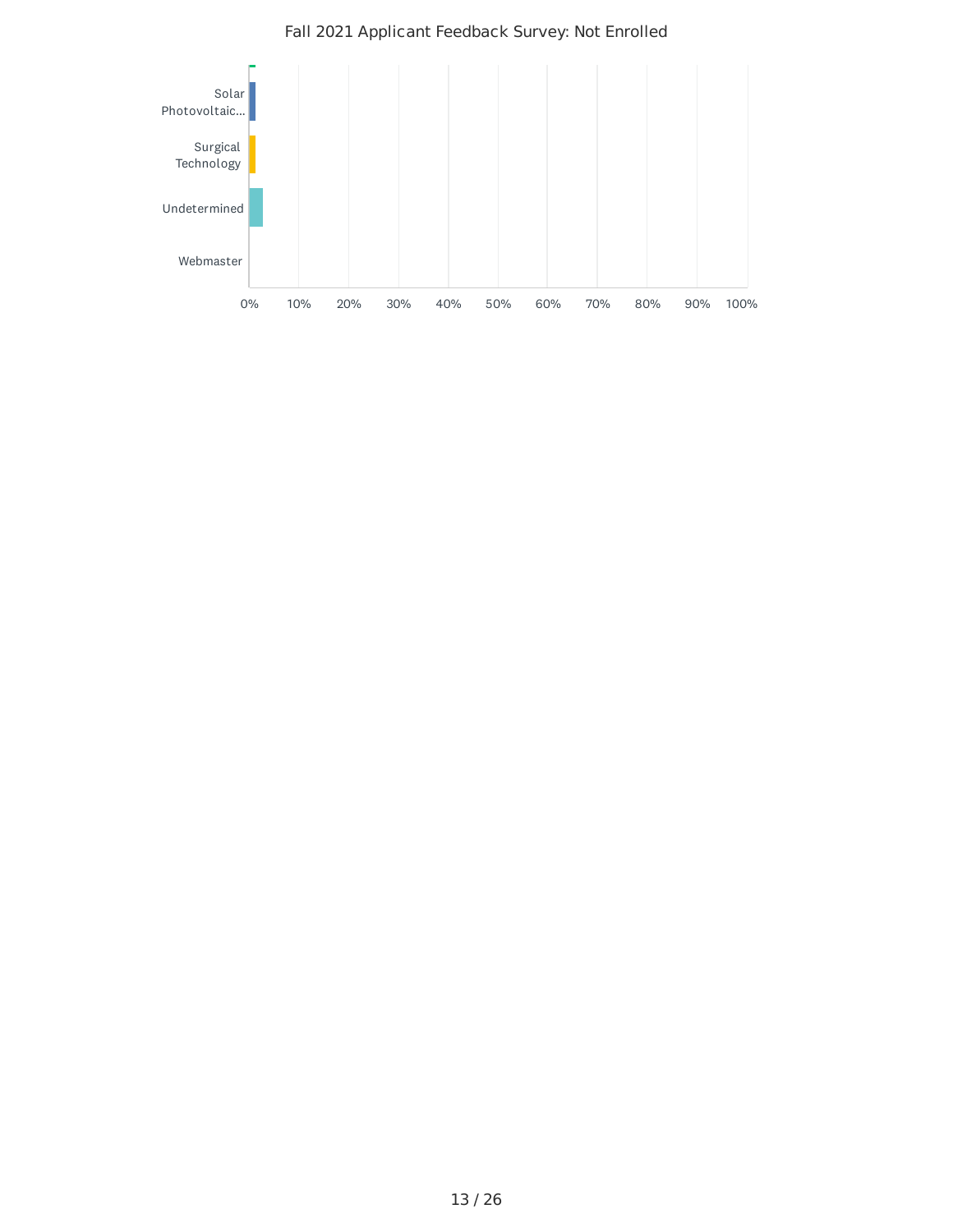| <b>ANSWER CHOICES</b>                                      | <b>RESPONSES</b> |                |
|------------------------------------------------------------|------------------|----------------|
| A+ Computer Servicing                                      | 0.00%            | 0              |
| AA - General Education & Business                          | 3.03%            | $\overline{2}$ |
| Accounting                                                 | 1.52%            | $\mathbf{1}$   |
| Administrative Office Technology                           | 0.00%            | 0              |
| Administrative Support                                     | 0.00%            | $\mathbf 0$    |
| Advanced Pre-Police Academy                                | 0.00%            | $\mathbf 0$    |
| Agriscience                                                | 0.00%            | $\mathbf 0$    |
| Architectural Design Technician                            | 0.00%            | $\mathbf 0$    |
| <b>Associate Degree Nursing</b>                            | 15.15%           | 10             |
| Associate in Arts                                          | 1.52%            | $\mathbf{1}$   |
| Associate in Arts - Early Child, Elem Ed., Special Ed-USCB | 3.03%            | $\overline{2}$ |
| Associate in Arts - Early Childhood, Elem Ed., Special Ed  | 4.55%            | 3              |
| Associate in Arts, Humanities, Social Sciences             | 0.00%            | $\mathbf 0$    |
| Associate in Science                                       | 0.00%            | $\mathsf{O}$   |
| Associate in Science - Engineering                         | 1.52%            | $\mathbf{1}$   |
| Associate in Science - Nursing                             | 22.73%           | 15             |
| Associate in Science - Physical Therapy                    | 0.00%            | $\mathbf 0$    |
| Associate in Science - Rad Tech                            | 1.52%            | 1              |
| Associate in Science - Science & Mathematics               | 0.00%            | $\mathsf{O}$   |
| <b>Aviation Maintenance</b>                                | 0.00%            | 0              |
| <b>Baking and Pastry Arts</b>                              | 3.03%            | $\overline{c}$ |
| <b>Basic Art</b>                                           | 3.03%            | $\overline{2}$ |
| <b>Basic Industrial Systems Technology</b>                 | 0.00%            | $\mathsf{O}$   |
| <b>Basic Pre-Police Academy</b>                            | 0.00%            | 0              |
| <b>Building Construction Technician</b>                    | 0.00%            | 0              |
| <b>Business Administration</b>                             | 4.55%            | 3              |
| Business Administration - Fire Service Administration      | 0.00%            | $\mathsf{O}$   |
| Child Care Management                                      | 0.00%            | $\mathsf{O}$   |
| <b>Commercial Refrigeration</b>                            | 0.00%            | $\mathsf{O}$   |
| <b>Computer Technology</b>                                 | 3.03%            | $\overline{2}$ |
| Computer Technology Dual Enrollment                        | 0.00%            | $\mathsf{O}$   |
| Conferences & Workshops                                    | 0.00%            | 0              |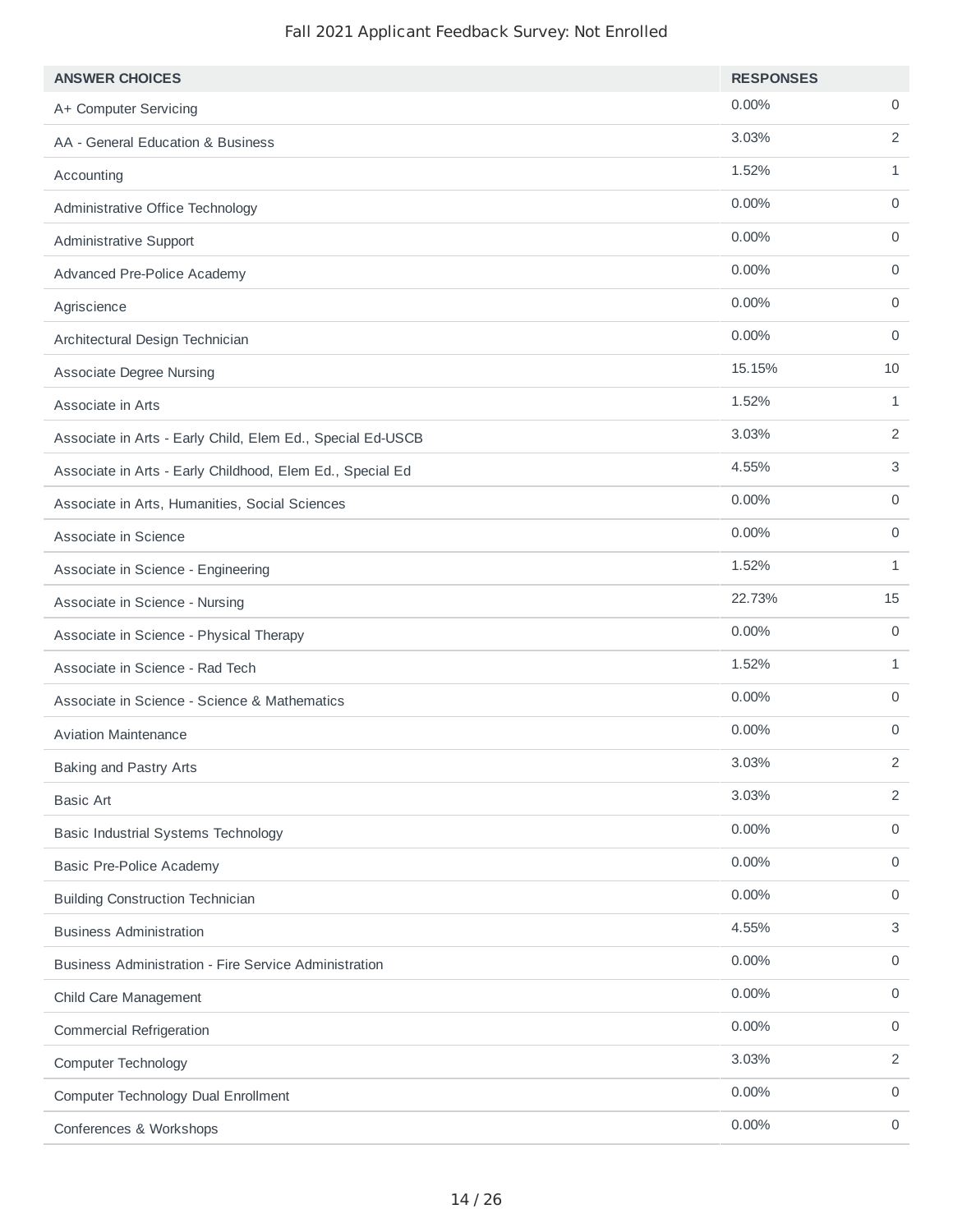| <b>Construction Management</b><br>Continuing Education   | 0.00%<br>0.00% | 0<br>$0 -$   |
|----------------------------------------------------------|----------------|--------------|
| Continuing Education-Com                                 | 1.52%          | 1            |
| Cosmetology                                              | 0.00%          | 0            |
| Crime Scene Investigation                                | 1.52%          | $\mathbf{1}$ |
| Criminal Justice and Law                                 | 1.52%          | $\mathbf{1}$ |
| Criminal Justice Technology                              | 0.00%          | 0            |
| Criminal Justice Technology - Pre-Police Academy Pathway | 0.00%          | 0            |
| Criminal Justice Technology - Transfer Pathway           | 0.00%          | 0            |
| <b>Culinary Arts Technology</b>                          | 4.55%          | 3            |
| <b>Cyber Security</b>                                    | 0.00%          | 0            |
| Designing HVAC Systems                                   | $0.00\%$       | 0            |
| Early Care and Education                                 | 0.00%          | 0            |
| Early Childhood Development                              | 0.00%          | 0            |
| Early Childhood Development Certificate                  | 0.00%          | 0            |
| Entrepreneurship/Small Business                          | 3.03%          | 2            |
| <b>General Business</b>                                  | 0.00%          | 0            |
| General Business - Fire Service Administration           | 0.00%          | 0            |
| <b>General Education</b>                                 | 0.00%          | 0            |
| General Education: Math and English Core                 | 0.00%          | 0            |
| General Technology                                       | 1.52%          | 1            |
| General Technology - Massage Therapy                     | $0.00\%$       | 0            |
| General Technology - Medical Assisting                   | 0.00%          | 0            |
| General Technology - Surgical Technology                 | 0.00%          | 0            |
| Healthy Cooking and Baking                               | 0.00%          | 0            |
| <b>Heat Pump</b>                                         | 0.00%          | 0            |
| Home Performance Technician                              | 0.00%          | 0            |
| Hospitality/Tourism Management                           | 0.00%          | 0            |
| Industrial Electronics Technology                        | 0.00%          | 0            |
| Industrial Electronics Technology - Avionics Pathway     | 0.00%          | 0            |
| Introduction to Biotechnology                            | 0.00%          | 0            |
| Introduction to Engineering Design                       | 0.00%          | 0            |
| Liberal Arts Core                                        | 0.00%          | 0            |
| Massage Therapy                                          | 1.52%          | $\mathbf{1}$ |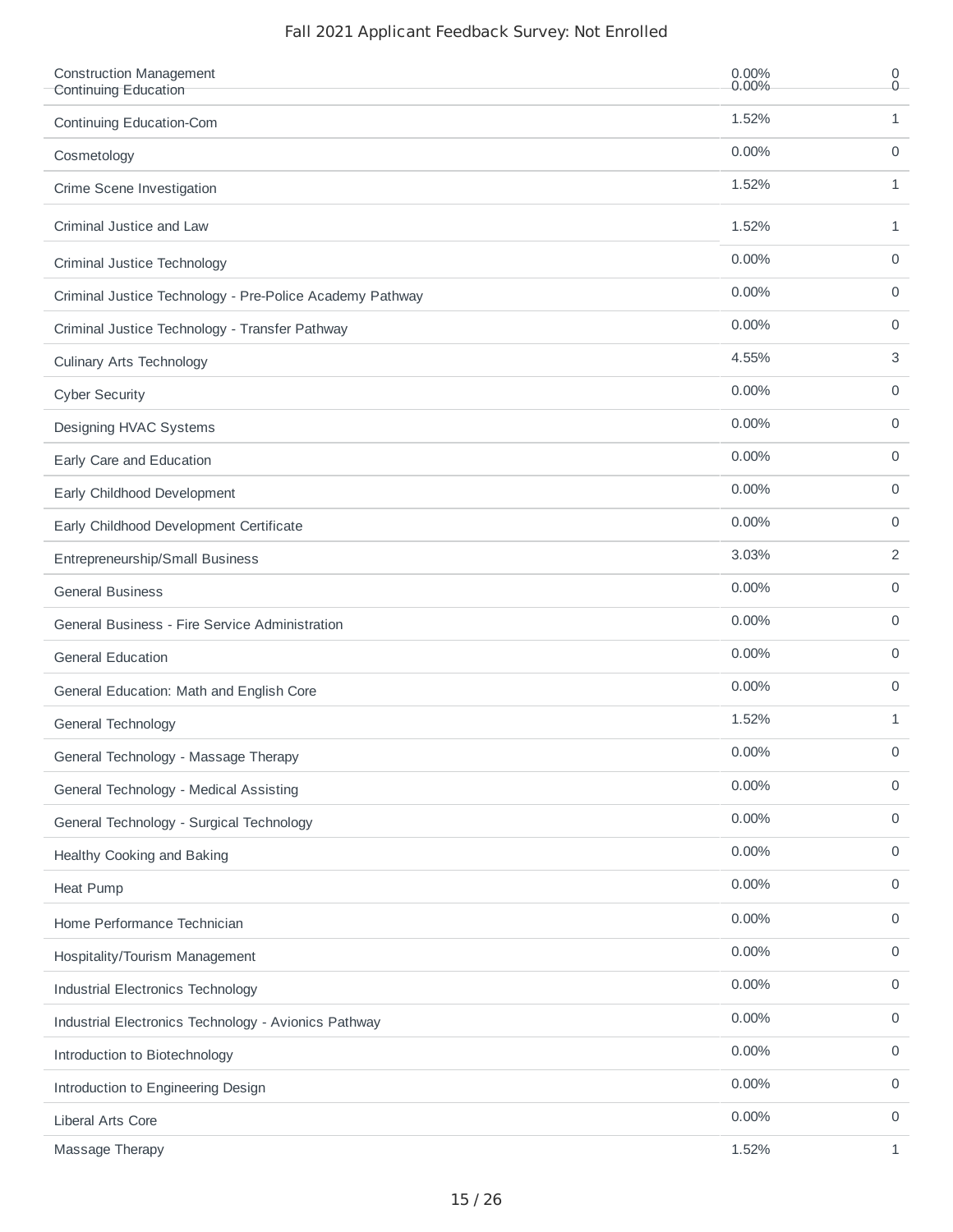| Mechanical Design Technician                  | 0.00% | $\mathsf{O}$        |
|-----------------------------------------------|-------|---------------------|
| <b>Medical Assisting</b>                      | 0.00% | $\mathsf{O}$        |
| <b>Medical Office Assistant</b>               | 1.52% | 1                   |
| Network Administrator                         | 0.00% | $\mathsf{O}$        |
| Network Engineer                              | 0.00% | $\mathsf O$         |
| Office Applications for Business and Industry | 0.00% | $\mathsf{O}$        |
| Paralegal                                     | 1.52% | 1                   |
| Paralegal Specialist                          | 0.00% | $\mathsf{O}\xspace$ |
| <b>Physical Therapist Assistant</b>           | 0.00% | $\mathbf 0$         |
| Plumbing                                      | 0.00% | $\mathbf 0$         |
| <b>Practical Nursing</b>                      | 0.00% | $\mathbf 0$         |
| Programming                                   | 0.00% | $\mathsf{O}\xspace$ |
| Radiologic Technology                         | 3.03% | $\overline{c}$      |
| <b>Residential Electrician</b>                | 3.03% | $\overline{c}$      |
| <b>Restaurant Cook Skills</b>                 | 1.52% | $\mathbf{1}$        |
| Solar Photovoltaic Technician                 | 1.52% | $\mathbf 1$         |
| Surgical Technology                           | 1.52% | $\mathbf 1$         |
| Undetermined                                  | 3.03% | $\overline{c}$      |
| Webmaster                                     | 0.00% | $\mathsf O$         |
| <b>TOTAL</b>                                  |       | 66                  |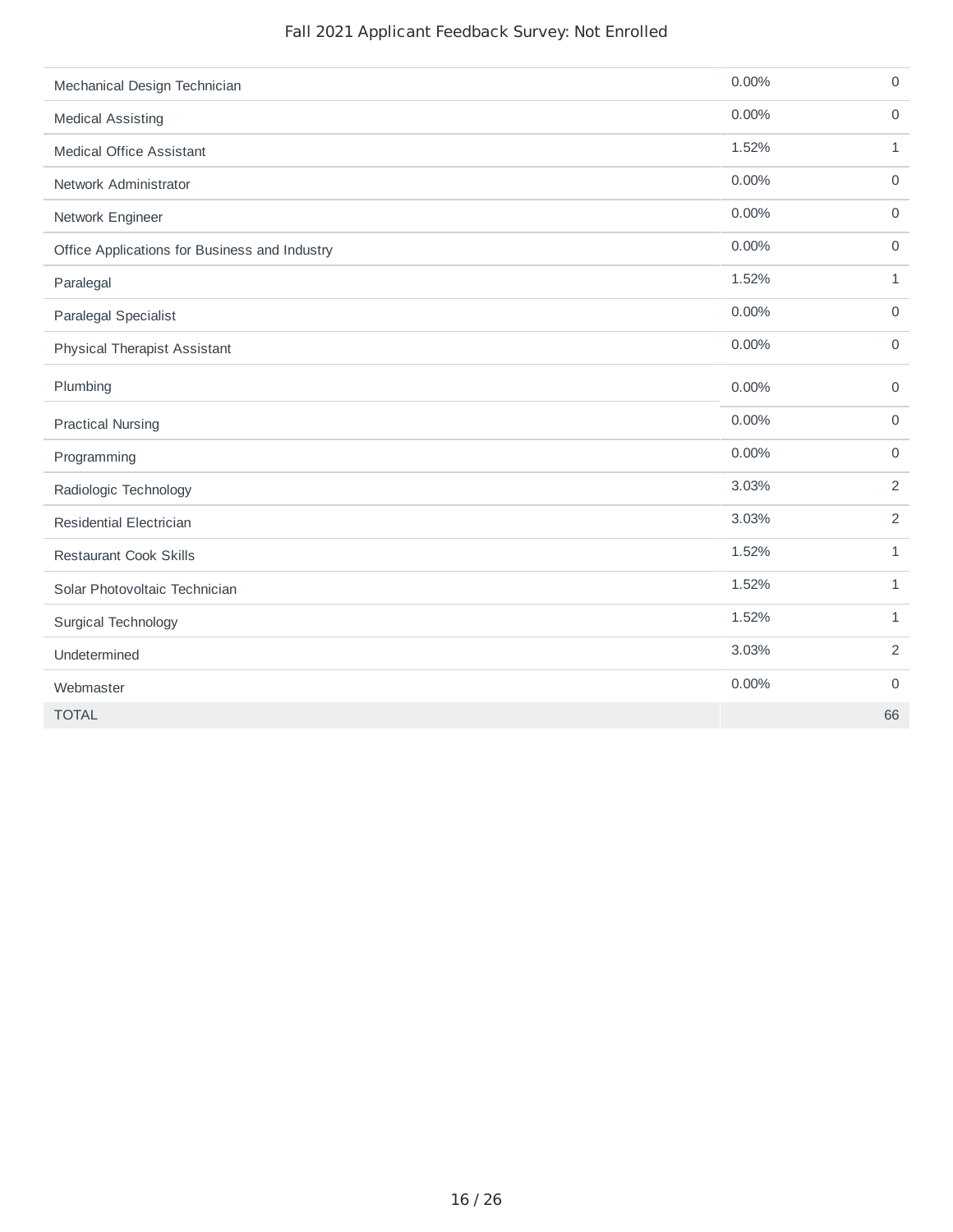

## Q7 What do you need help with?

| <b>ANSWER CHOICES</b>                               | <b>RESPONSES</b> |    |
|-----------------------------------------------------|------------------|----|
| Completing the FASFA and/or Financial Aid questions | 46.34%           | 19 |
| Transcripts                                         | 17.07%           |    |
| Meet with Navigator                                 | 26.83%           | 11 |
| Testing                                             | 24.39%           | 10 |
| Other (please specify)                              | 36.59%           | 15 |
| Total Respondents: 41                               |                  |    |

| #              | <b>OTHER (PLEASE SPECIFY)</b>                                  | <b>DATE</b>         |
|----------------|----------------------------------------------------------------|---------------------|
|                | Nothing                                                        | 10/21/2021 10:59 PM |
| 2              | getting assistance find classes of interest and then enrolling | 10/21/2021 3:45 PM  |
| 3              | l just need approval.                                          | 10/21/2021 3:20 PM  |
| 4              | Need help registering for the EMT course.                      | 10/15/2021 3:15 PM  |
| 5              | VA loan school                                                 | 10/15/2021 11:54 AM |
| 6              | Approval to take certain classes                               | 10/13/2021 11:29 AM |
| $\overline{7}$ | No help needed.                                                | 10/13/2021 10:03 AM |
| 8              | what I need to do to get started                               | 10/13/2021 9:58 AM  |
| 9              | Help to pay off balance                                        | 10/13/2021 8:35 AM  |
| 10             | Registering and advisor meeting                                | 10/13/2021 12:42 AM |
| 11             | I think I'm fine. Meeting with my Navigator soon.              | 10/12/2021 10:10 PM |
| 12             | VA loan school                                                 | 10/12/2021 9:36 PM  |